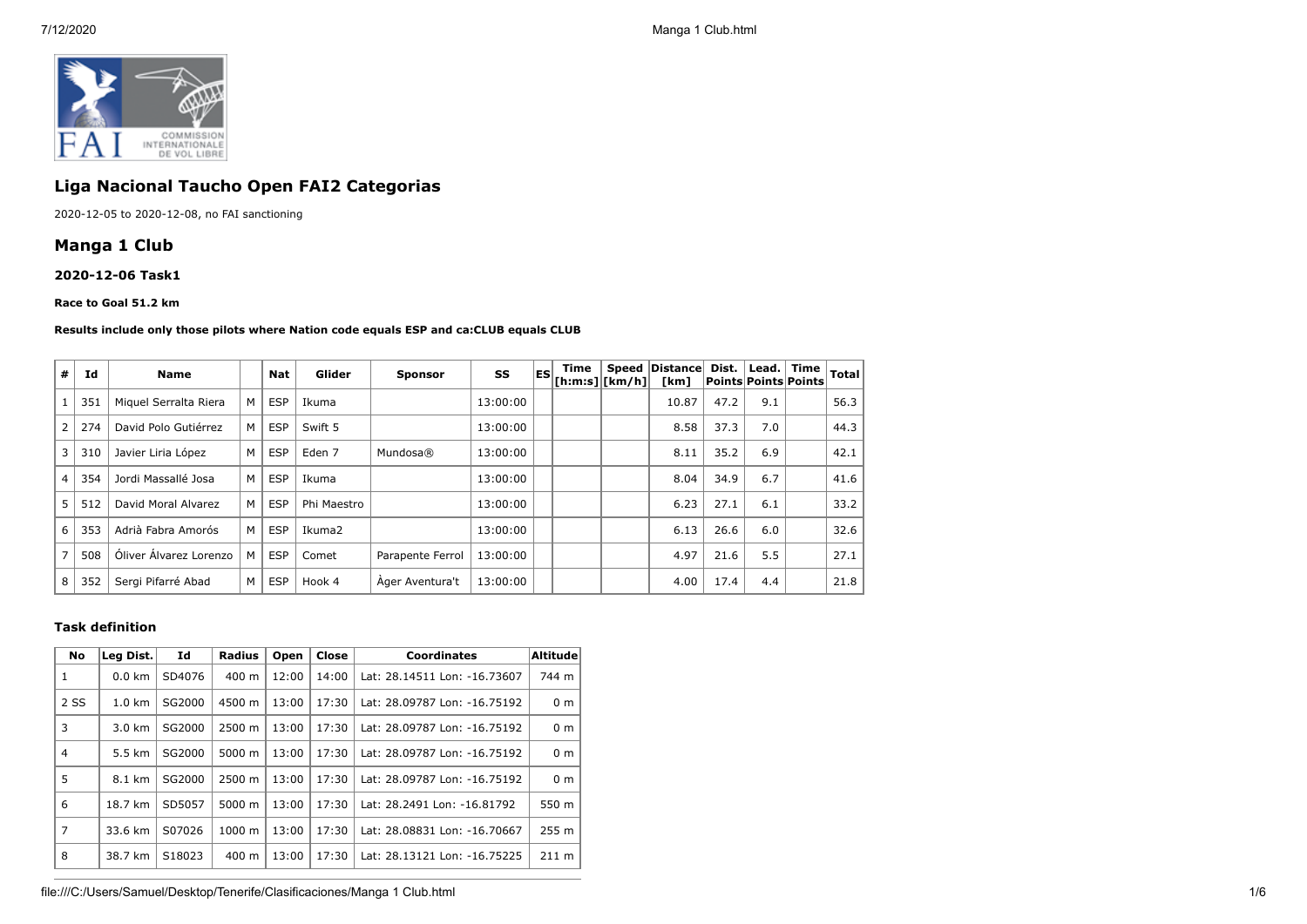7/12/2020 Manga 1 Club.html

| No    | Leg Dist. | Id     | Radius            | Open    | l Close | <b>Coordinates</b>                           | Altitude       |
|-------|-----------|--------|-------------------|---------|---------|----------------------------------------------|----------------|
| 9     | 42.7 km   | S08005 | 3000 m            | $13:00$ |         | 17:30   Lat: 28.06991 Lon: -16.72517         | 47 m           |
| 10    | 47.1 km l | SD4076 | $1000 \;{\rm m}$  |         |         | 13:00   17:30   Lat: 28.14511 Lon: -16.73607 | 744 m          |
| 11 ES | 49.6 km   | SG2000 | 2000 m            | $13:00$ |         | 17:30   Lat: 28.09787 Lon: -16.75192         | 0 <sub>m</sub> |
| 12    | 51.2 km   | SG2000 | $400 \; \text{m}$ | 13:00   |         | 17:30   Lat: 28.09787 Lon: -16.75192         | 0 <sub>m</sub> |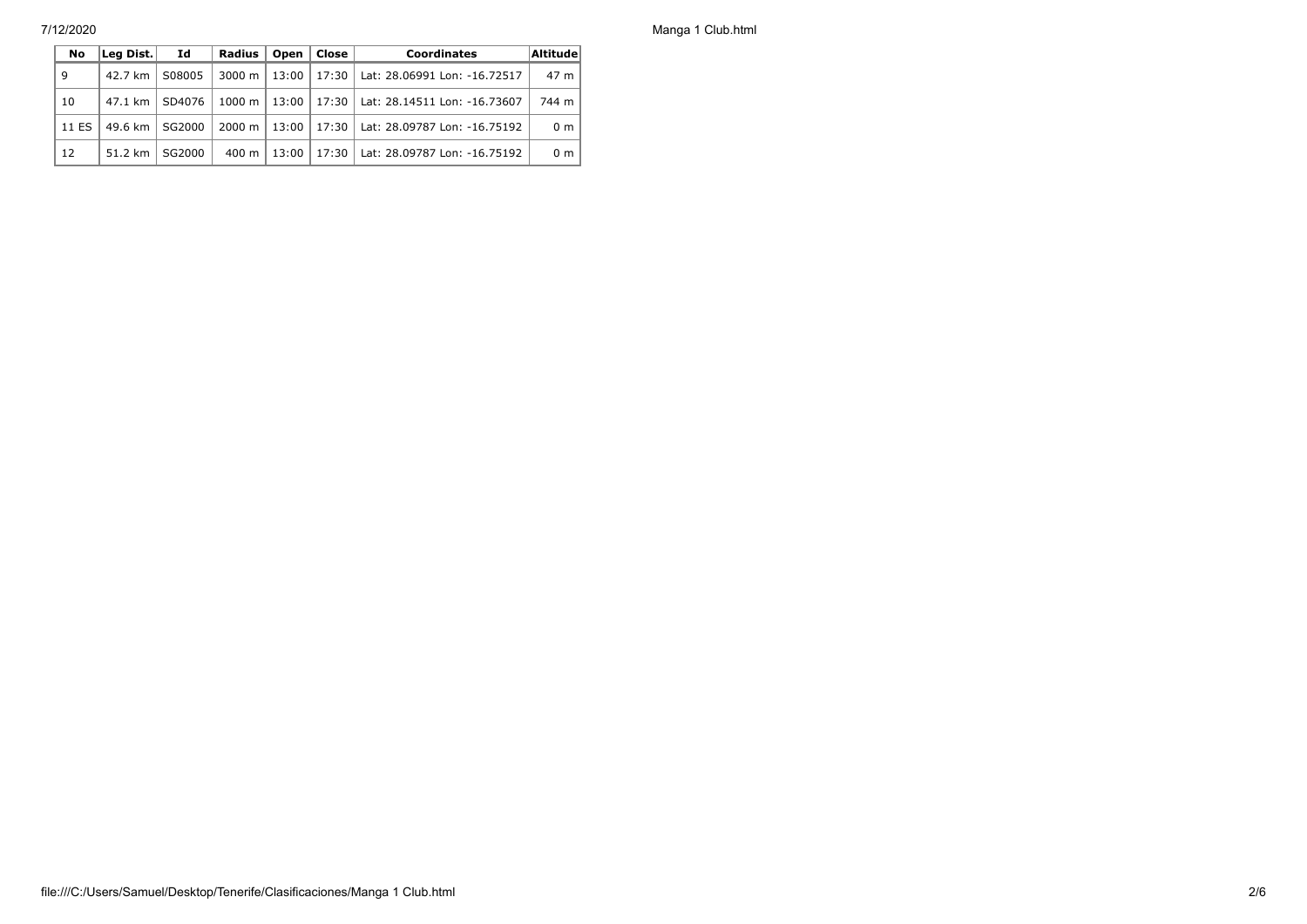**Pilots not yet processed (NYP)**

**Id Name**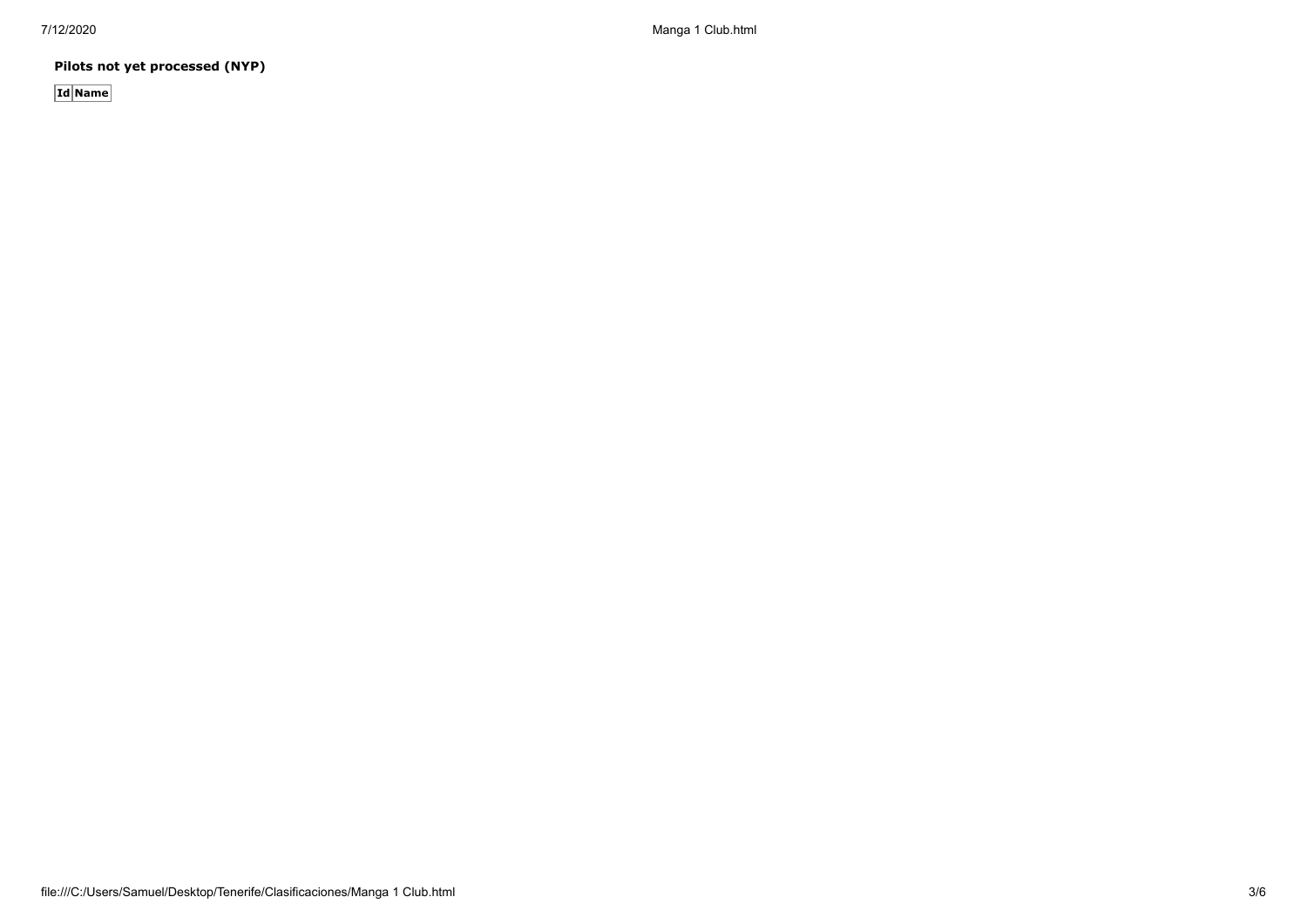## **Task statistics**

| param                           | value                |
|---------------------------------|----------------------|
| ss distance                     | 48.45                |
| task_distance                   | 51.212               |
| launch_to_ess_distance          | 49.612               |
| no_of_pilots_present            | 8                    |
| no_of_pilots_flying             | 8                    |
| no_of_pilots_lo                 | 8                    |
| no of pilots reaching nom dist  | 0                    |
| no_of_pilots_reaching_es        | 0                    |
| no_of_pilots_reaching_goal      | 0                    |
| sum_flown_distance              | 55.285               |
| best_dist                       | 10.87                |
| best_time                       | 0                    |
| worst_time                      | 0                    |
| qnh_setting                     | 1013.25              |
| no_of_pilots_in_competition     | 8                    |
| no of pilots landed before stop | 0                    |
| sum_dist_over_min               | 24.923               |
| sum_real_dist_over_min          | 24.923               |
| sum_flown_distances             | 55.285               |
| best_real_dist                  | 10.87                |
| last_start_time                 | 2020-12-06T13:00:00Z |
| max_time_to_get_time_points     | 0                    |
| goalratio                       | 0                    |
| arrival_weight                  | 0                    |
| departure_weight                | 0                    |
| leading_weight                  | 0.162                |
| time_weight                     | 0                    |
| distance_weight                 | 0.838                |
| smallest_leading_coefficient    | 3.3689               |
| available_points_distance       | 47.2413              |
|                                 |                      |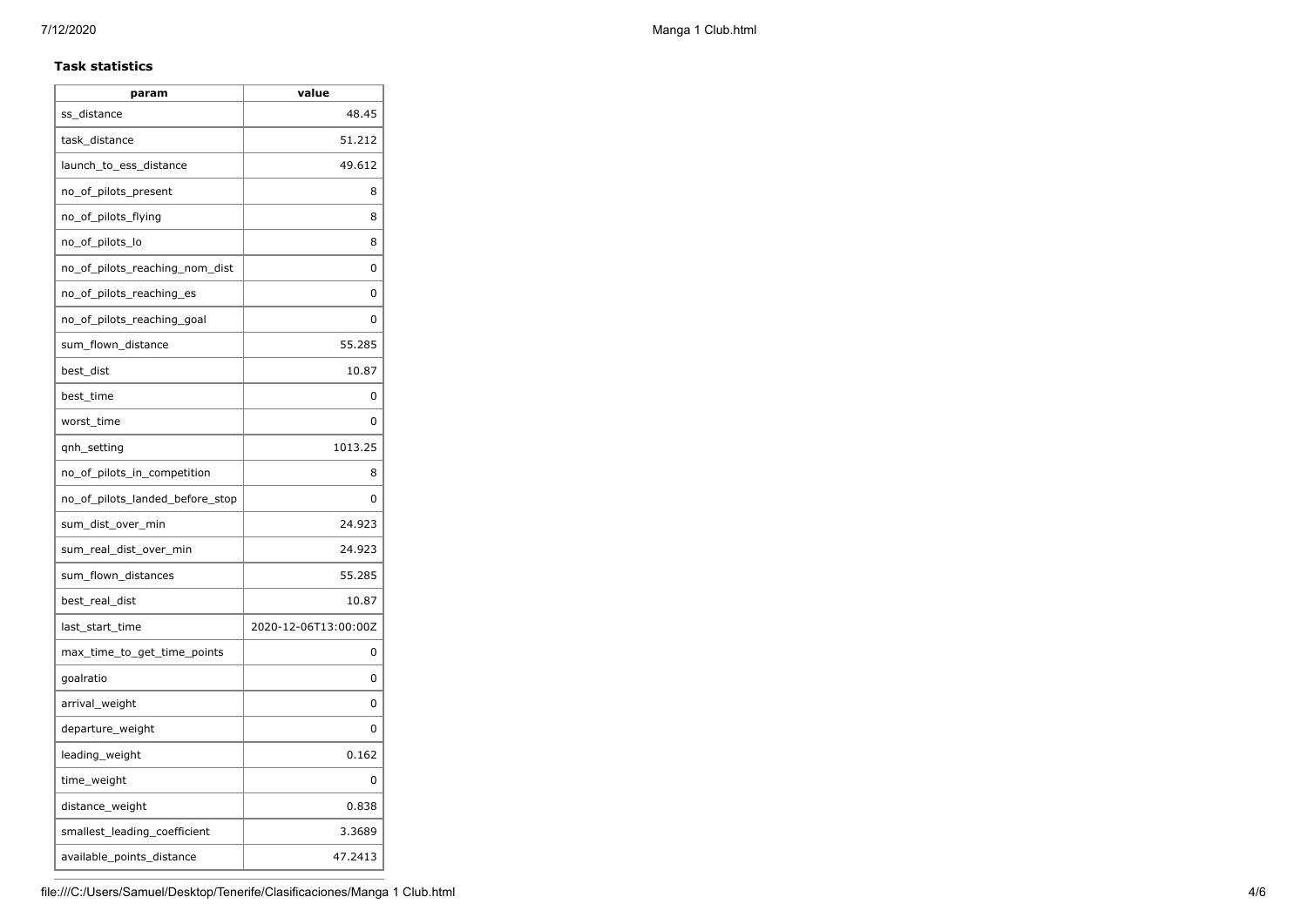| param                       | value  |
|-----------------------------|--------|
| available_points_time       | 0      |
| available_points_departure  | O      |
| available points leading    | 9.1326 |
| available_points_arrival    | 0      |
| time_validity               | 0.3746 |
| launch_validity             |        |
| distance_validity           | 0.1505 |
| stop_validity               | 1      |
| day_quality                 | 0.0564 |
| ftv_day_validity            | 0.0563 |
| time_points_stop_correction | Ω      |

## **Scoring formula settings**

| param                                        | value    |
|----------------------------------------------|----------|
| id                                           | GAP2020  |
| use_distance_points                          | 1        |
| use_time_points                              | 1        |
| use_departure_points                         | $\Omega$ |
| use_leading_points                           | 1        |
| use_arrival_position_points                  | $\Omega$ |
| use_arrival_time_points                      | $\Omega$ |
| time points if not in goal                   | 0        |
| jump_the_gun_factor                          | $\Omega$ |
| jump_the_gun_max                             | $\Omega$ |
| use_1000_points_for_max_day_quality          | $\Omega$ |
| normalize_1000_before_day_quality            | $\Omega$ |
| time_validity_based_on_pilot_with_speed_rank | 1        |
| bonus_gr                                     | 4        |
| no pilots in goal factor                     | 0.8      |
| task_stopped_factor                          | 0.7      |
| min_dist                                     | 4        |
| nom_dist                                     | 40       |